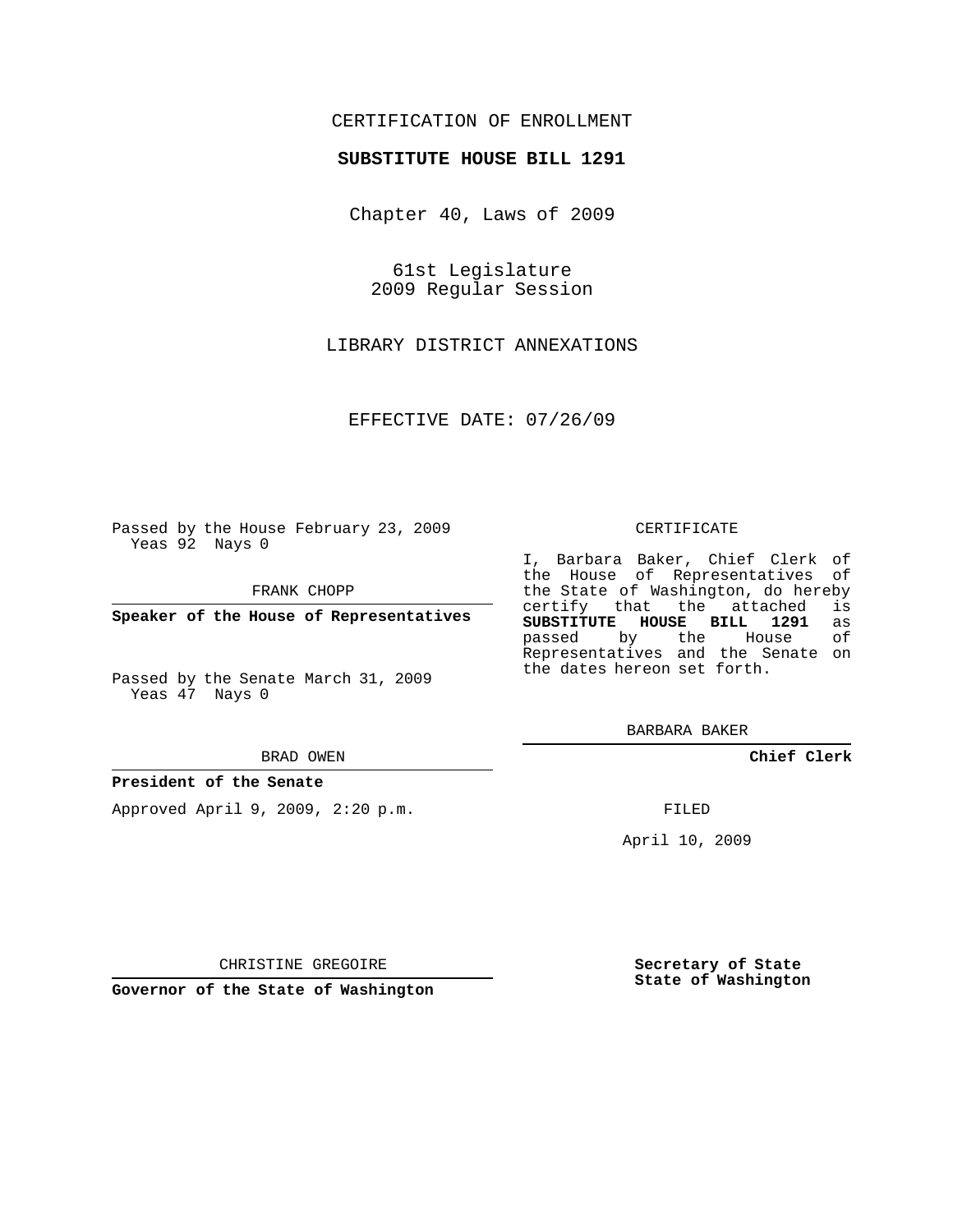# **SUBSTITUTE HOUSE BILL 1291** \_\_\_\_\_\_\_\_\_\_\_\_\_\_\_\_\_\_\_\_\_\_\_\_\_\_\_\_\_\_\_\_\_\_\_\_\_\_\_\_\_\_\_\_\_

\_\_\_\_\_\_\_\_\_\_\_\_\_\_\_\_\_\_\_\_\_\_\_\_\_\_\_\_\_\_\_\_\_\_\_\_\_\_\_\_\_\_\_\_\_

Passed Legislature - 2009 Regular Session

# **State of Washington 61st Legislature 2009 Regular Session**

**By** House Local Government & Housing (originally sponsored by Representatives Maxwell, Simpson, Green, Rodne, Clibborn, Hasegawa, Ormsby, Orwall, Liias, Hudgins, Johnson, Sullivan, and Hunter)

READ FIRST TIME 02/06/09.

 AN ACT Relating to library district annexations; and amending RCW 27.12.360 and 27.12.010.

BE IT ENACTED BY THE LEGISLATURE OF THE STATE OF WASHINGTON:

 **Sec. 1.** RCW 27.12.360 and 1982 c 123 s 13 are each amended to read as follows:

6 Any city or town with a population of ((one)) three hundred thousand or less at the time of annexation may become a part of any rural county library district, island library district, or intercounty rural library district lying contiguous thereto by annexation in the following manner: The inclusion of such a city or town may be initiated by the adoption of an ordinance by the legislative authority thereof stating its intent to join the library district and finding that the public interest will be served thereby. Before adoption, the ordinance shall be submitted to the library board of the city or town for its review and recommendations. If no library board exists in the city or town, the state librarian shall be notified of the proposed ordinance. If the board of trustees of the library district concurs in the annexation, notification thereof shall be transmitted to the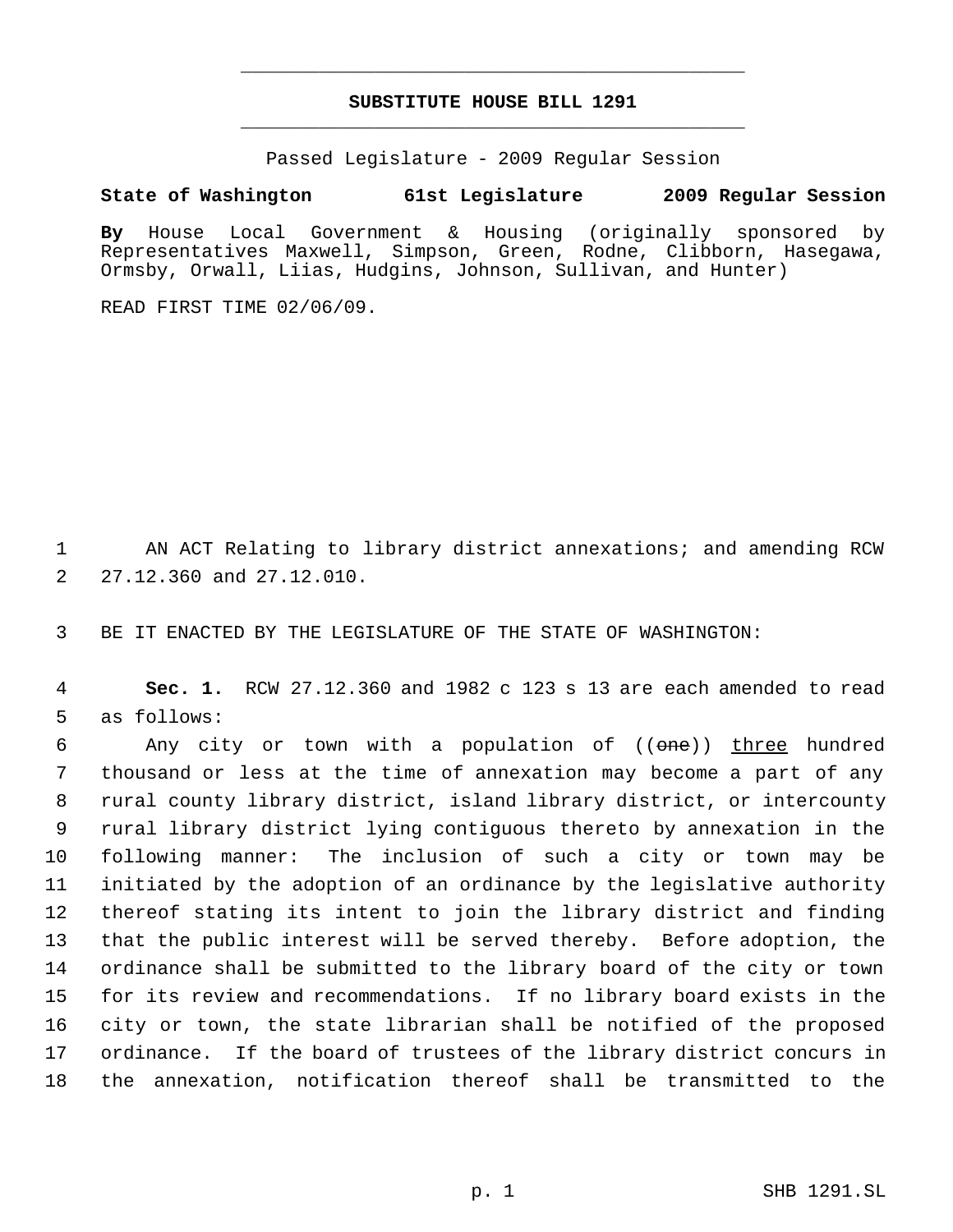legislative authority or authorities of the counties in which the city or town is situated.

 **Sec. 2.** RCW 27.12.010 and 1994 c 198 s 1 are each amended to read as follows:

 As used in this chapter, unless the context requires a different meaning:

 (1) "Governmental unit" means any county, city, town, rural county library district, intercounty rural library district, rural partial- county library district, or island library district;

 (2) "Legislative body" means the body authorized to determine the amount of taxes to be levied in a governmental unit; in rural county library districts, in intercounty rural library districts, and in island library districts, the legislative body shall be the board of library trustees of the district;

 (3) "Library" means a free public library supported in whole or in 16 part with money derived from taxation;

 (4) "Regional library" means a free public library maintained by two or more counties or other governmental units as provided in RCW 27.12.080;

 (5) "Rural county library district" means a library serving all the area of a county not included within the area of incorporated cities 22 and towns: PROVIDED, That any city or town ((with a population of one 23 hundred-thousand-or-less-at-the-time-of-annexation)) meeting the 24 population requirements of RCW 27.12.360 may be included therein as provided in RCW 27.12.360 through 27.12.390;

 (6) "Intercounty rural library district" means a municipal corporation organized to provide library service for all areas outside of incorporated cities and towns within two or more counties: 29 PROVIDED, That any city or town ((with a population of one hundred thousand or less at the time of annexation)) meeting the population 31 requirements of RCW 27.12.360 may be included therein as provided in RCW 27.12.360 through 27.12.390;

 (7) "Island library district" means a municipal corporation organized to provide library service for all areas outside of incorporated cities and towns on a single island only, and not all of the area of the county, in counties composed entirely of islands and having a population of less than twenty-five thousand at the time the